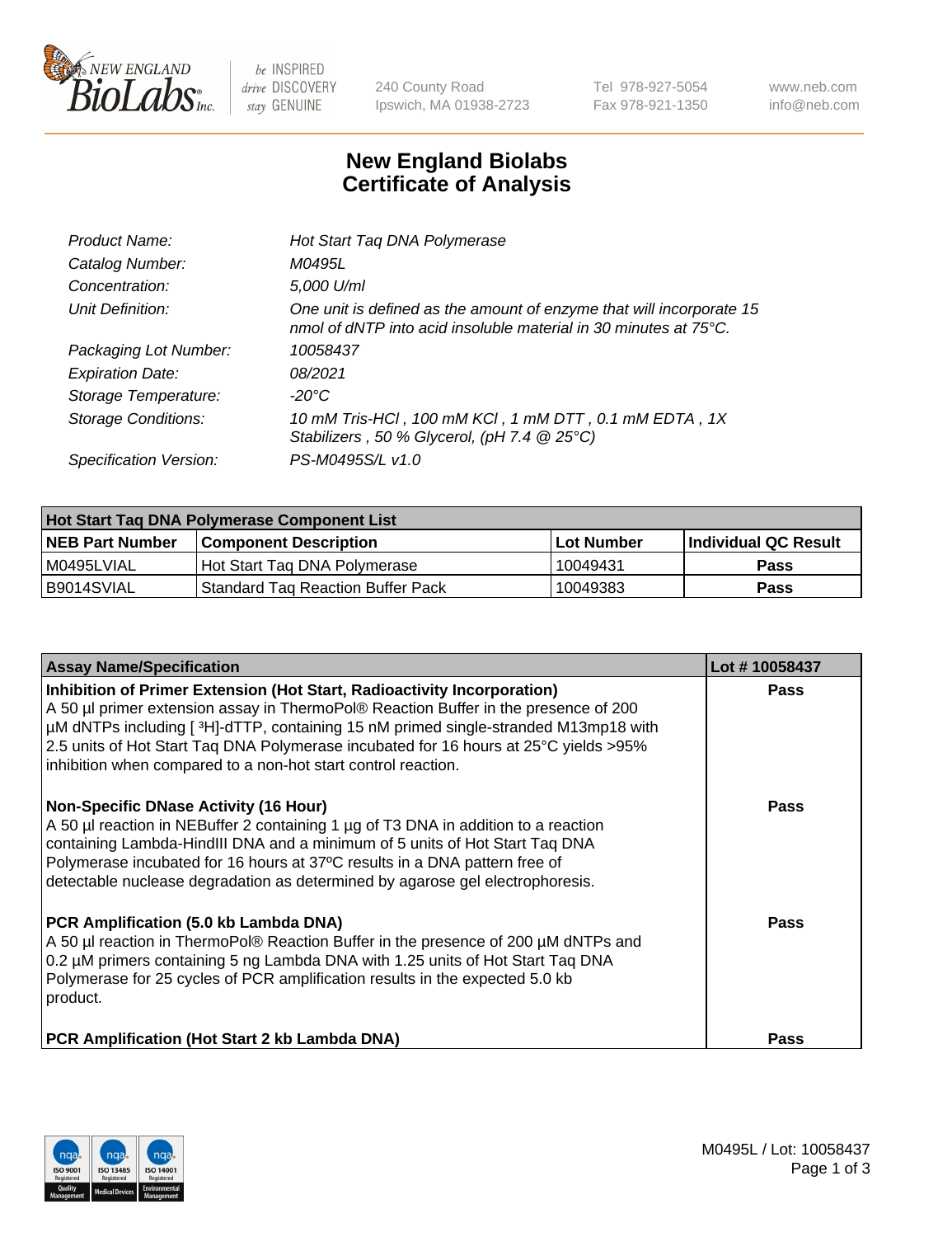

 $be$  INSPIRED drive DISCOVERY stay GENUINE

240 County Road Ipswich, MA 01938-2723 Tel 978-927-5054 Fax 978-921-1350 www.neb.com info@neb.com

| <b>Assay Name/Specification</b>                                                                                                                                                                                                                                                                                                                                                                                              | Lot #10058437 |
|------------------------------------------------------------------------------------------------------------------------------------------------------------------------------------------------------------------------------------------------------------------------------------------------------------------------------------------------------------------------------------------------------------------------------|---------------|
| A 50 µl reaction in ThermoPol® Reaction Buffer in the presence of 200 µM dNTPs and<br>0.2 µM primers containing 20 pg Lambda DNA and 100 ng Human Genomic DNA with 1.25<br>units of Hot Start Taq DNA Polymerase for 30 cycles of PCR amplification results in<br>an increase in yield of the 2 kb Lambda product and a decrease in non-specific<br>genomic bands when compared to a non-hot start control reaction.         |               |
| <b>Phosphatase Activity (pNPP)</b><br>A 200 µl reaction in 1M Diethanolamine, pH 9.8, 0.5 mM MgCl2 containing 2.5 mM<br>p-Nitrophenyl Phosphate (pNPP) and a minimum of 100 units Taq DNA Polymerase<br>incubated for 4 hours at 37°C yields <0.0001 unit of alkaline phosphatase activity<br>as determined by spectrophotometric analysis.                                                                                  | Pass          |
| <b>Protein Purity Assay (SDS-PAGE)</b><br>Taq DNA Polymerase is ≥ 99% pure as determined by SDS-PAGE analysis using Coomassie<br>Blue detection.                                                                                                                                                                                                                                                                             | Pass          |
| qPCR DNA Contamination (E. coli Genomic)<br>A minimum of 5 units of Hot Start Taq DNA Polymerase is screened for the presence of<br>E. coli genomic DNA using SYBR® Green qPCR with primers specific for the E. coli 16S<br>rRNA locus. Results are quantified using a standard curve generated from purified E.<br>coli genomic DNA. The measured level of E. coli genomic DNA contamination is $\leq 1$ E.<br>coli genome. | <b>Pass</b>   |
| <b>RNase Activity (Extended Digestion)</b><br>A 10 µl reaction in NEBuffer 4 containing 40 ng of a 300 base single-stranded RNA<br>and a minimum of 1 µl of Hot Start Taq DNA Polymerase is incubated at 37°C. After<br>incubation for 16 hours, >90% of the substrate RNA remains intact as determined by<br>gel electrophoresis using fluorescent detection.                                                               | <b>Pass</b>   |
| Single Stranded DNase Activity (Hot Start, FAM-Labeled Oligo)<br>A 50 µl reaction in ThermoPol® Reaction Buffer containing a 10 nM solution of a<br>fluorescent internal labeled oligonucleotide and a minimum of 25 units of Taq DNA<br>Polymerase incubated for 30 minutes at 37°C and 75°C yields <10% degradation as<br>determined by capillary electrophoresis.                                                         | <b>Pass</b>   |
| <b>Endonuclease Activity (Nicking, Hot Start)</b><br>A 50 µl reaction in ThermoPol® Reaction Buffer containing 1 µg of supercoiled<br>PhiX174 DNA and a minimum of 20 units of Taq DNA Polymerase incubated for 4 hours at<br>37°C and 75°C results in <10% conversion to the nicked form as determined by agarose<br>gel electrophoresis.                                                                                   | Pass          |

This product has been tested and shown to be in compliance with all specifications.